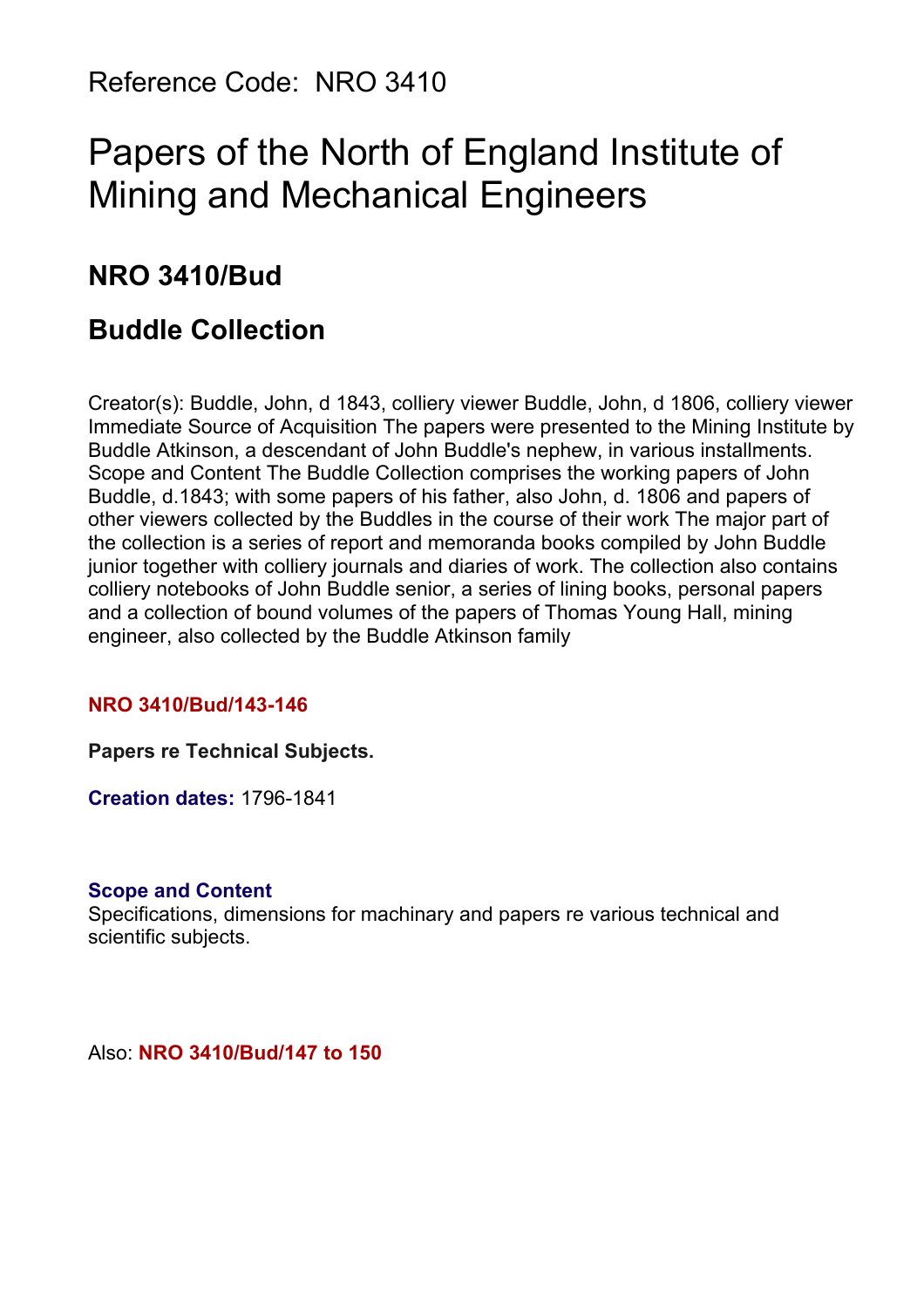**Reference:** NRO 3410/Bud/143 **Creation dates:** 1796

# **Extent and Form: 52 pp**

**Physical characteristics:** Paper backed notebook, 18cm x 12cm

#### **Scope and Content**

Volume containing essays on various branches of mechanics and other scientific subjects including pumps invented by M.de la Hire and Mr Noble and Watt's Steam Engine, by James Lamb, St Vincent, list of contents at the front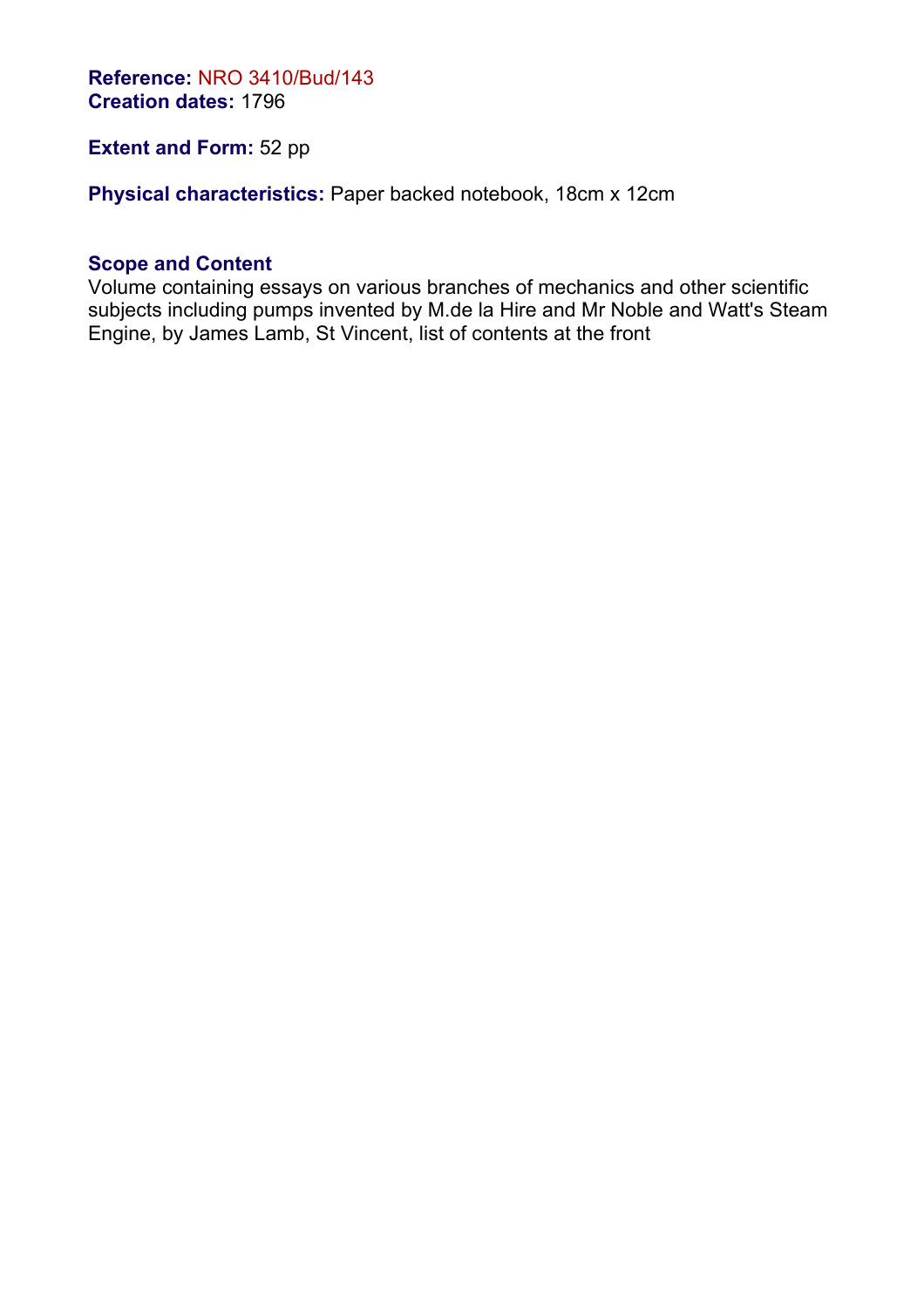**Reference:** NRO 3410/Bud/144 **Creation dates:** 1799

# **Extent and Form: 22 pp**

**Physical characteristics:** Paper backed volume, 33cm x 21cm.

## **Scope and Content**

Volume containing details of dimensions and costs of the erection of a coal-drawing engine for the Stella Grand Lease Colliery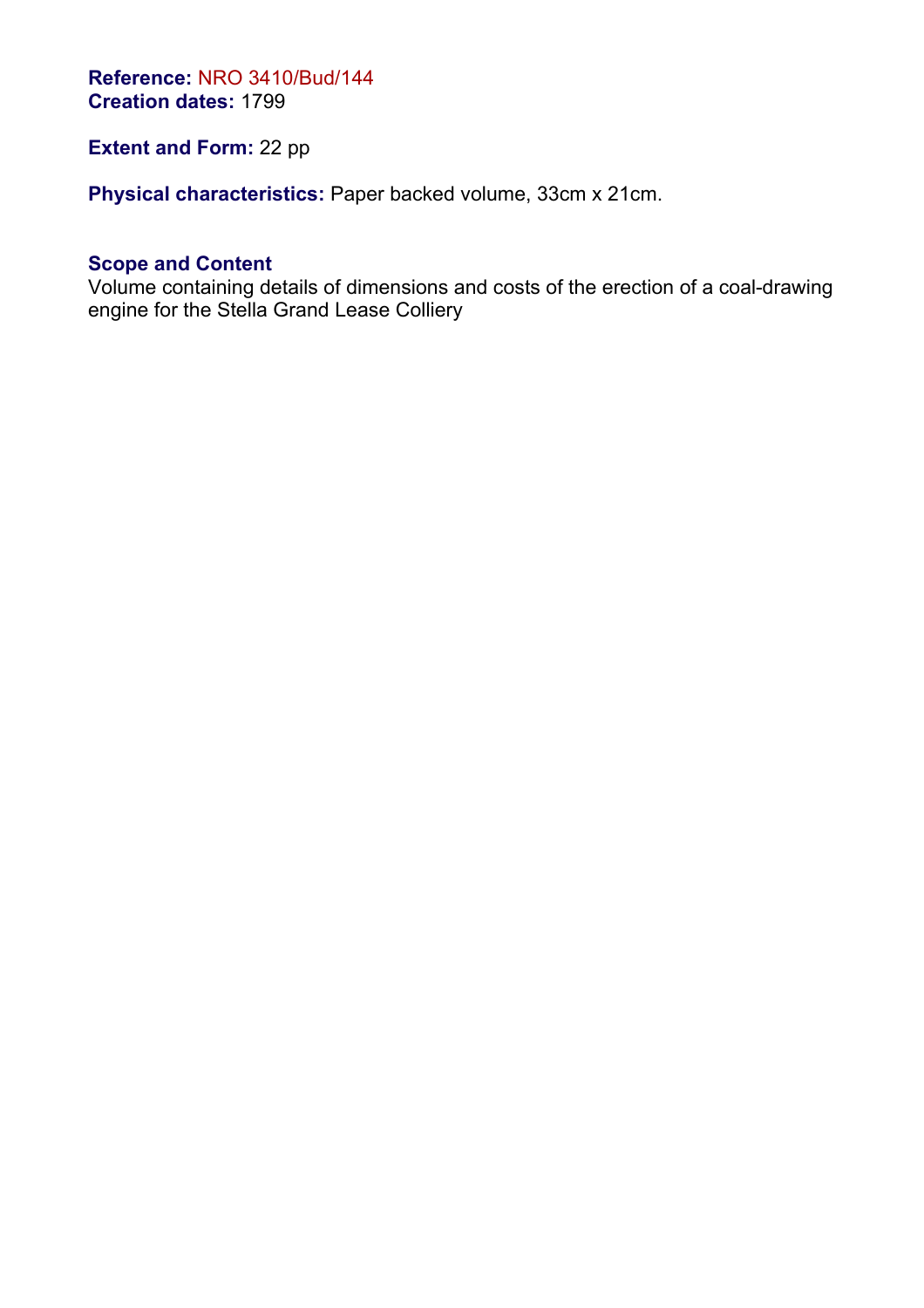#### **Reference:** NRO 3410/Bud/145 **Creation dates:** 5 April 1814

**Extent and Form: 2 parchment folios** 

**Physical characteristics:** Paper copy lacking drawings.

#### **Scope and Content**

Specification for John Buddle's invention of a fire pan or lamb and fire grate or stove, including description and drawings, enrolled in Chancery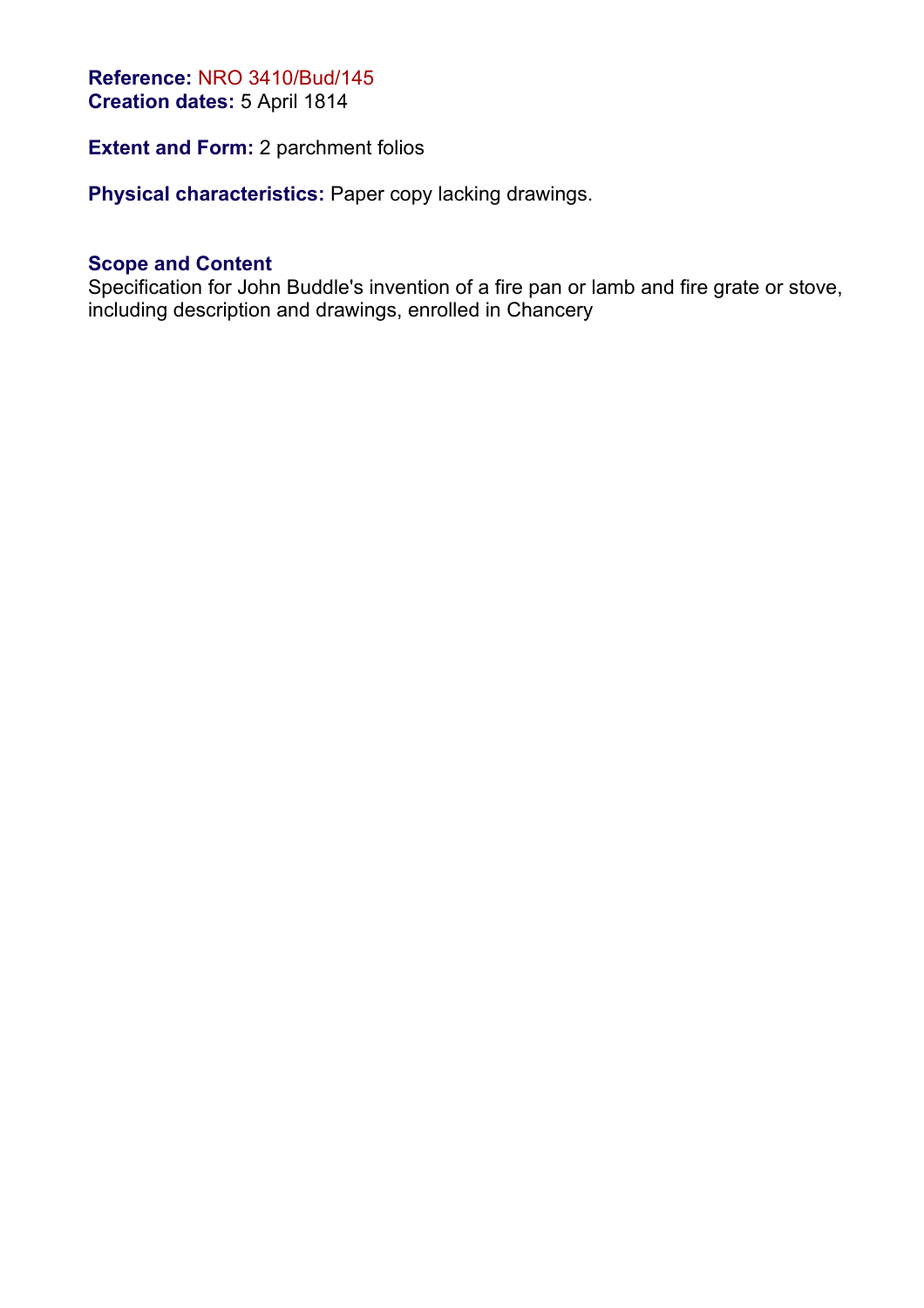**Reference:** NRO 3410/Bud/146 **Creation dates:** nd and 1841

**Extent and Form:** 54 pp

**Physical characteristics:** Volume half bound leather, 26cm x 22cm.

**Scope and Content** Volume containing scientific notes, n.d. and specification for a steam ship, 1841.

**Reference:** NRO 3410/Bud/146/1 **Creation dates:** nd

#### **Scope and Content**

Notes on pneumatics, including tables showing air pressure and wind speed

# **Reference:** NRO 3410/Bud/146/9 **Creation dates:** nd

#### **Scope and Content**

Notes re the boiling of water and experiments with steam

**Reference:** NRO 3410/Bud/146/21 **Creation dates:** nd

# **Scope and Content**

Extracts from "Humboldts Personal Narrative", re world geology and geography and the history of tithes

# **Reference:** NRO 3410/Bud/146/33 **Creation dates:** Nov 1841

# **Scope and Content**

Specifications and costs for an iron steam ship to convey mail and passengers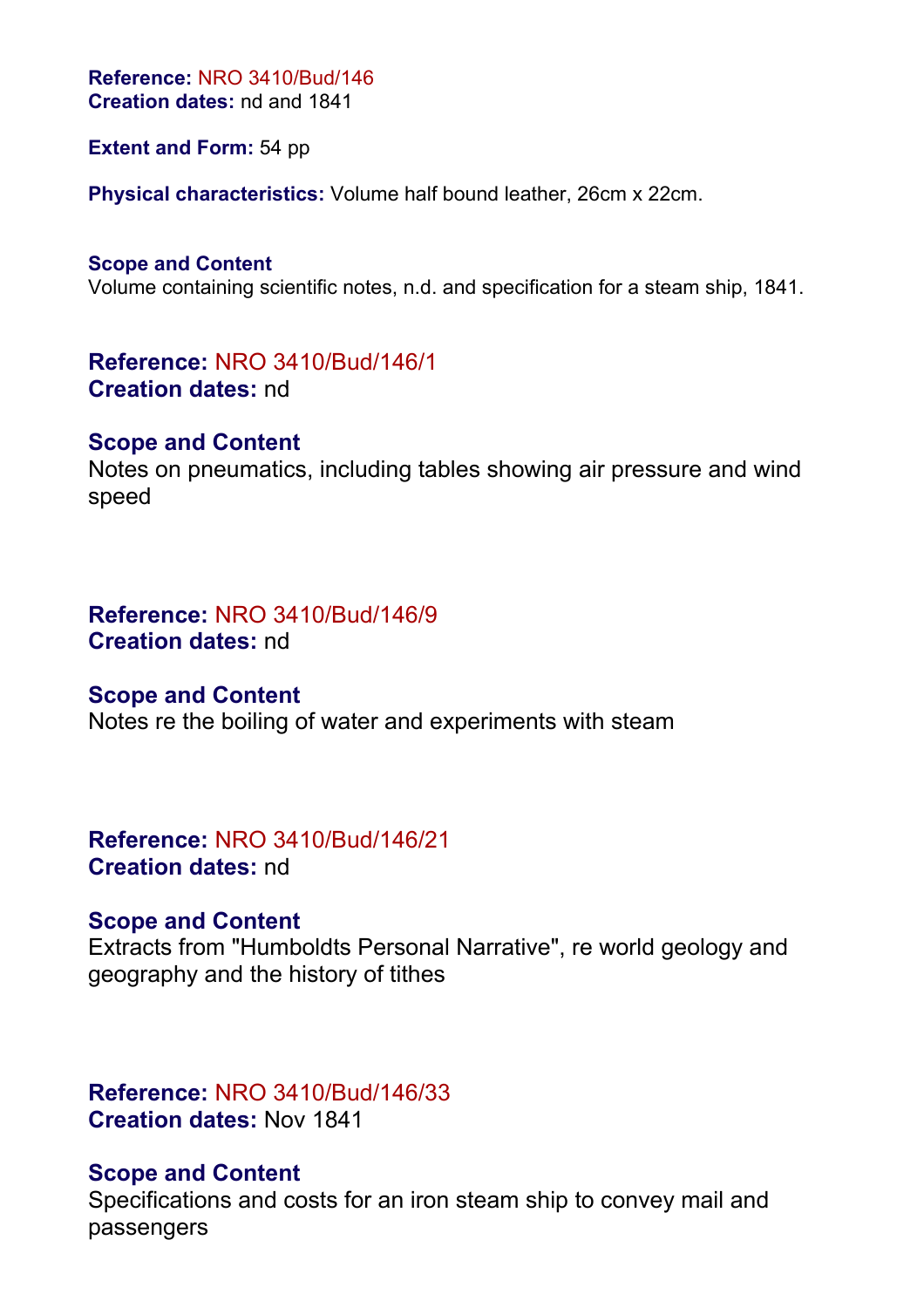# **Reference:** NRO 3410/Bud/147 **Creation dates:** 20 March 1776

# **Scope and Content**

Map of the roads of Scotland, surveyed by George Taylor and Andrew Skinner for John, Duke of Argyll, scale approx 1 mile: 1", surveyed 1775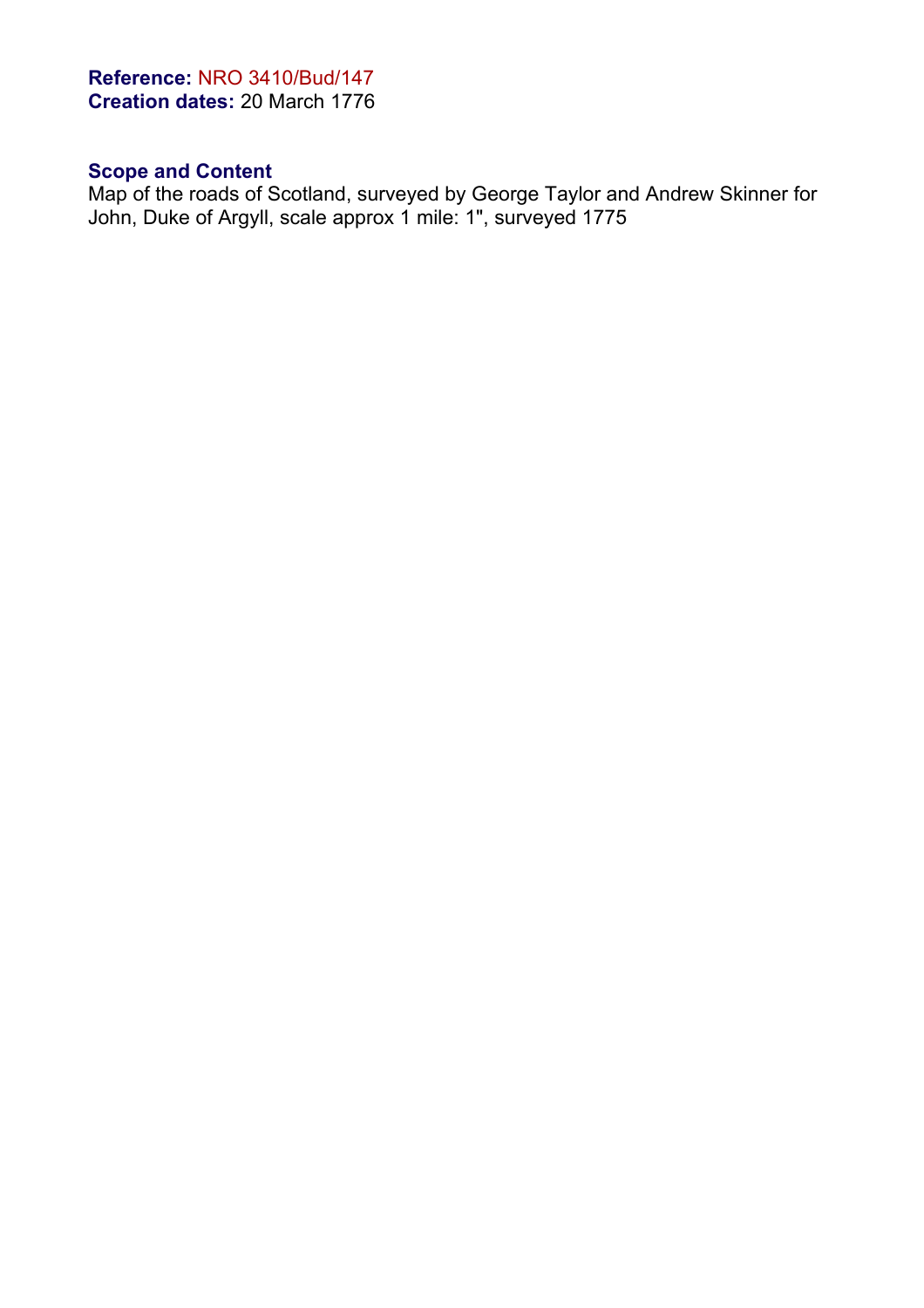**Reference:** NRO 3410/Bud/148 **Creation dates:** 1807

**Extent and Form:** 40 pp

**Physical characteristics:** Paper backed pamphlet, 21 x 13cm, printed by Alexander Ballantyne, Kelso

#### **Scope and Content**

Pamphlet entitled Search for Coal in a Part of the Counties of Roxburgh and Berwickshire in July 1806, by John Buddle junior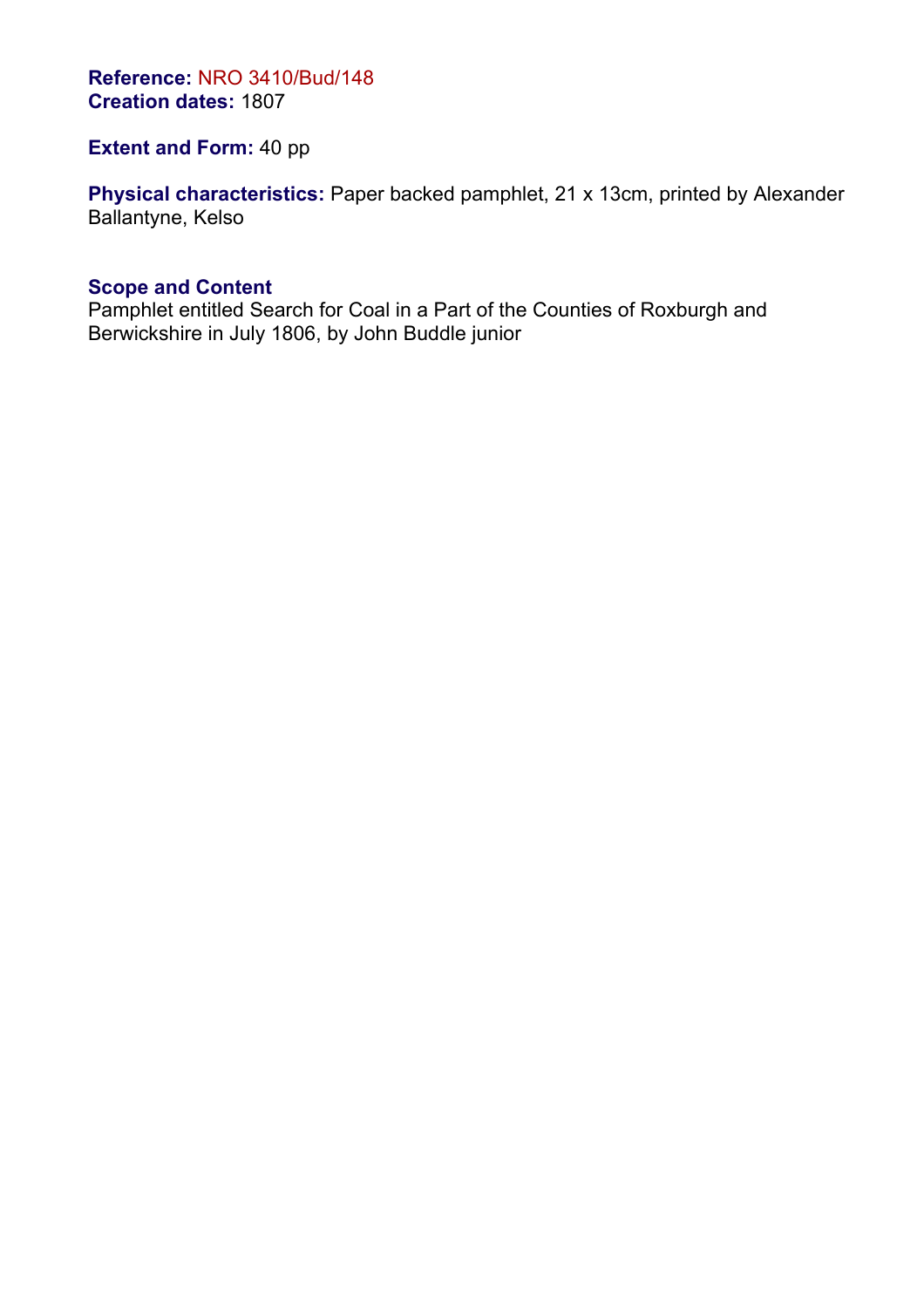#### **Reference:** NRO 3410/Bud/149 **Creation dates:** 8 April 1840

# **Physical characteristics:** Offprint in paper cover, 29 x 23cm

#### **Scope and Content**

Paper entitled On the Great Fault called the Horse in the Forest of Dean Coal-Field, by John Buddle, read to the [Northumberland Natural History Society]

#### **Related Material**

Printed in the [Transactions of the Northumberland Natural History Society]. pp.215 - 220.